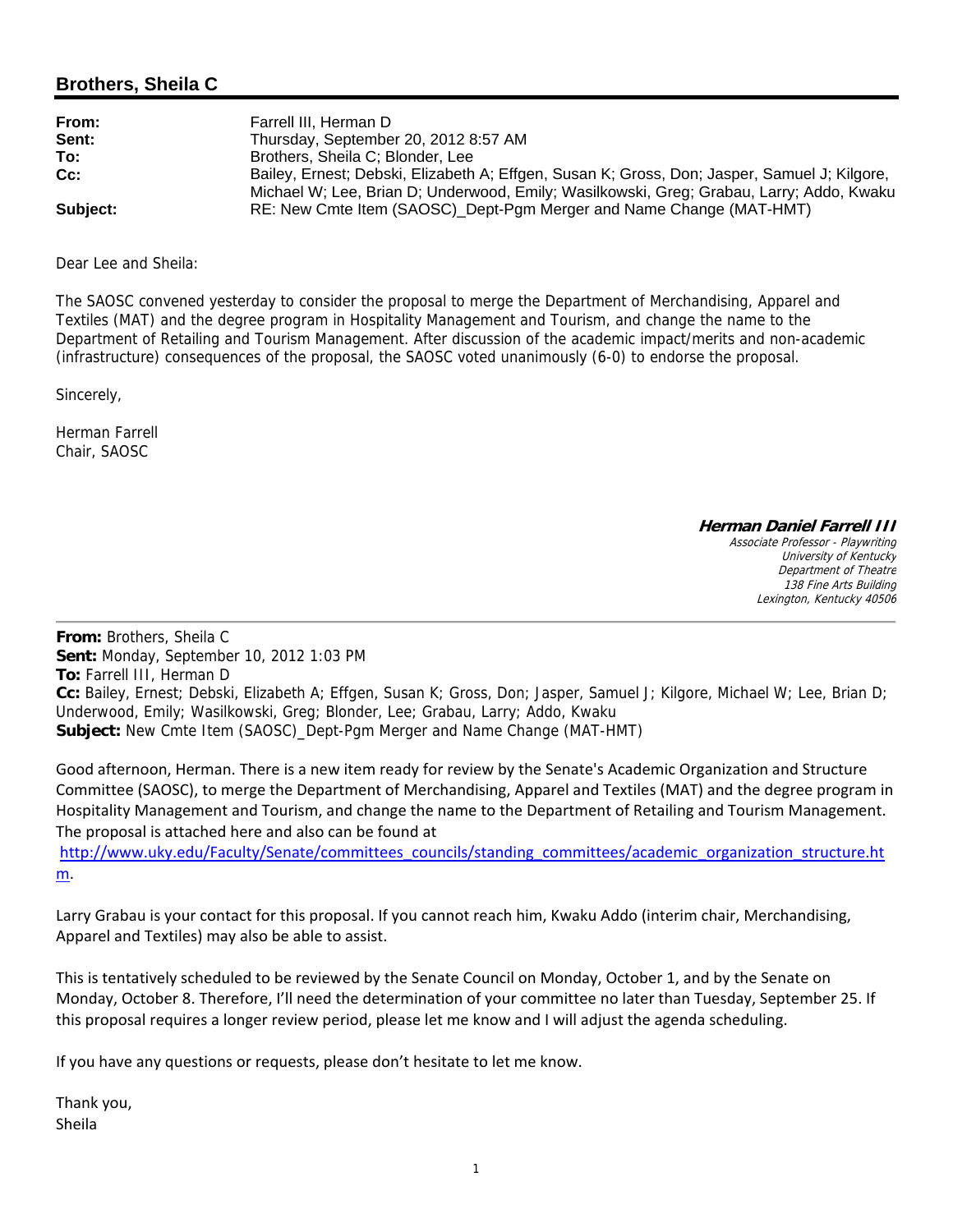Proposal to Create the **Department of Retailing and Tourism Management**

> University of Kentucky School of Human Environmental Sciences College of Agriculture

> > (Updated Sep 2012)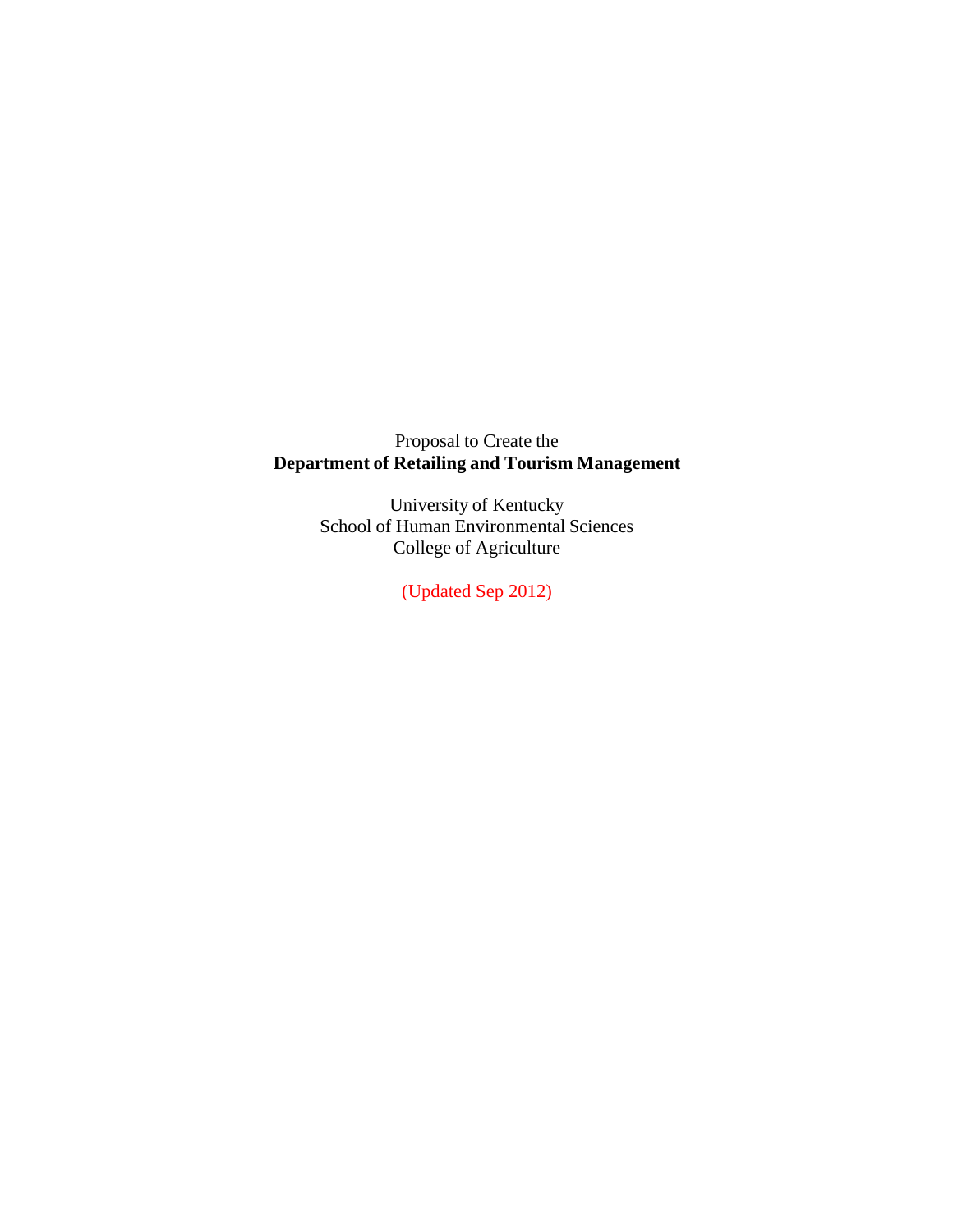#### **Proposal to Create the Department of Retailing and Tourism Management University of Kentucky • College of Agriculture January 2011**

#### **Overview**

This proposal is designed to combine the Department of Merchandising, Apparel  $\&$ Textiles with the Hospitality Management and Tourism program. The new Department of Retailing and Tourism Management will bring together applied social science faculty within the College of Agriculture and provide focus for meeting the needs of an emerging experience economy. By reconfiguring the existing faculty and staff resources into a new Department of Retailing and Tourism Management, faculty associated with this department will be able to address the strategic goals of the School of Human Environmental Sciences, the College of Agriculture, the University of Kentucky, and the Commonwealth more effectively. This restructuring will position the department to be in the forefront of teaching, research, and outreach in retailing and tourism management.

Over time, the relationship between the consumer and business has changed. Some of the fastest growing sectors of the **global economy** are related to the **consumption of experiences**  (Pine & Gilmore, 1999a; Richards, 2001). According to Pine and Gilmore (1999b) and Gilmore and Pine (2002), in an *experience economy*, consumers seek unique experiences beyond merely consuming products and services because the consistent, high level of product and service quality can no longer be used to differentiate choices for consumers. The Department of Retailing and Tourism Management will bring together the skills for choreographing memorable experiences and interactions for consumers. The newly combined programs would allow for collaboration in teaching, research, and service necessary to support the development of competitive students that can contribute to the economic and social well-being of the Commonwealth, the nation and the world.

A review of the current Hospitality Management & Tourism program and the Department of Merchandising, Apparel & Textiles reveals significant potential overlap, as shown in the Venn diagram (see Figure 1). The diagram was constructed in several steps. First, the course offerings and websites of each program were analyzed individually to identify key characteristics. Second, the key characteristics were independently summarized and synthesized into general descriptors of each program. Several general descriptors were common between both programs and some were unique to individual programs. The Venn diagram is a graphic representation of overlapping and unique descriptors.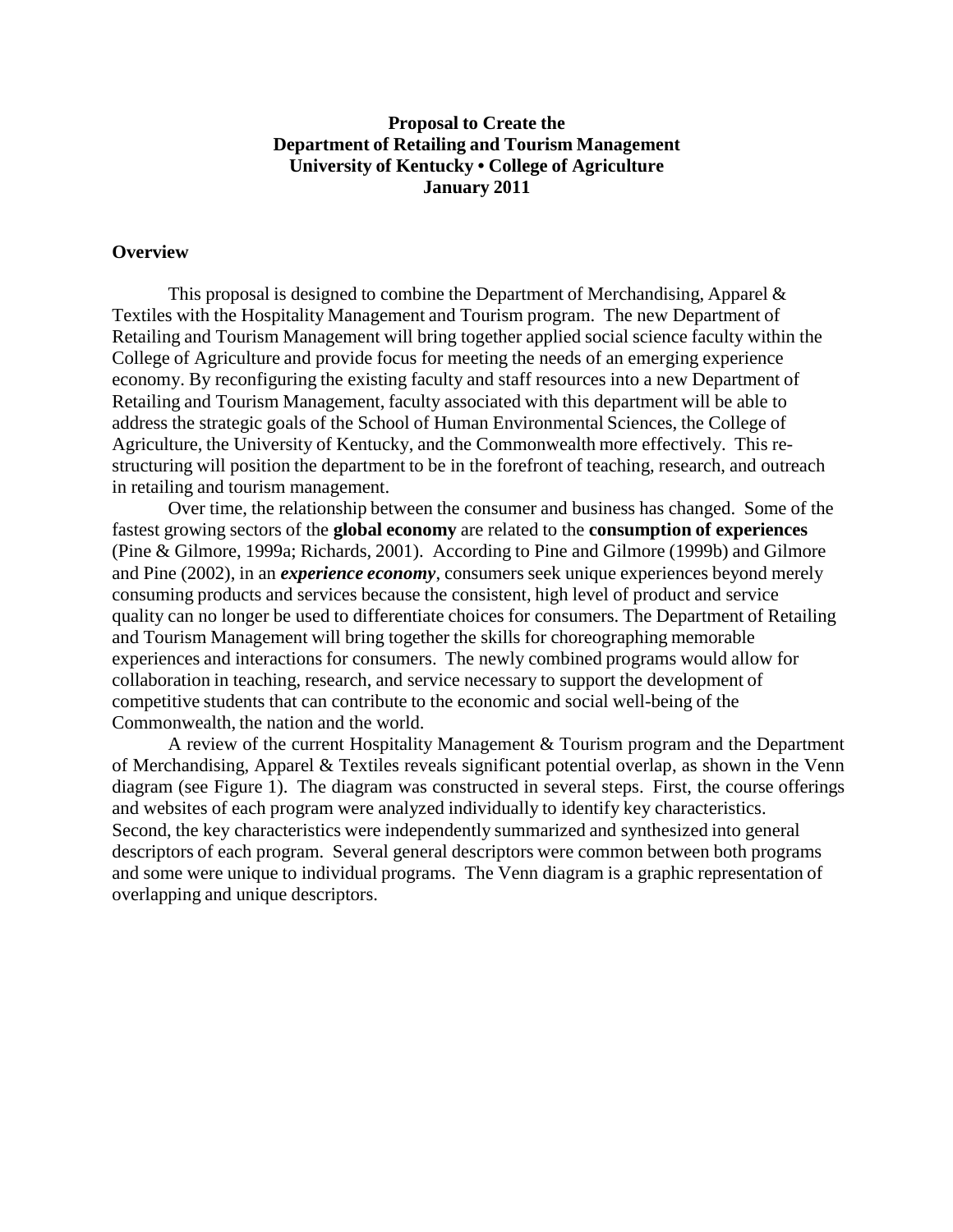



The **vision** of the new Department of Retailing and Tourism Management would be:

- To be recognized as a premier resource for innovative interdisciplinary education to produce students who are globally, product, and consumer focused and who have a competitive foundation in the developing experience economy.
- To be a source of innovative interdisciplinary programming that partners with industry, consumers, and educators to address the issues related to healthy balance between fundamental redefinition of the consumer experience and continuous incremental improvementsin business development that are aligned with a long-term vision.

The **mission** of the new Department of Retailing and Tourism Management would be:

- To provide degree programs that promote experiential learning through industry-related work experience and internships, study tours, and exchange programs;
- To provide an introduction to theories, models, and methods that build competencies in outstanding business and customer service in retail and hospitality organizations in a changing society;
- To provide excellence in teaching, service and research that results in state, national and global recognition as a leader in preparing professionals for careers in the merchandising, hospitality and tourism industries.

# **The Process**

The merger process began with a review of the two UK programs by outside consultants who are faculty members at two major institutions that have already merged similar programs. Programs at these institutions – University of Tennessee and University of North Texas – provided the evidence to support the combining of the UK programs. The outside consultants expressed the belief that the Hospitality Management & Tourism (HMT) undergraduate program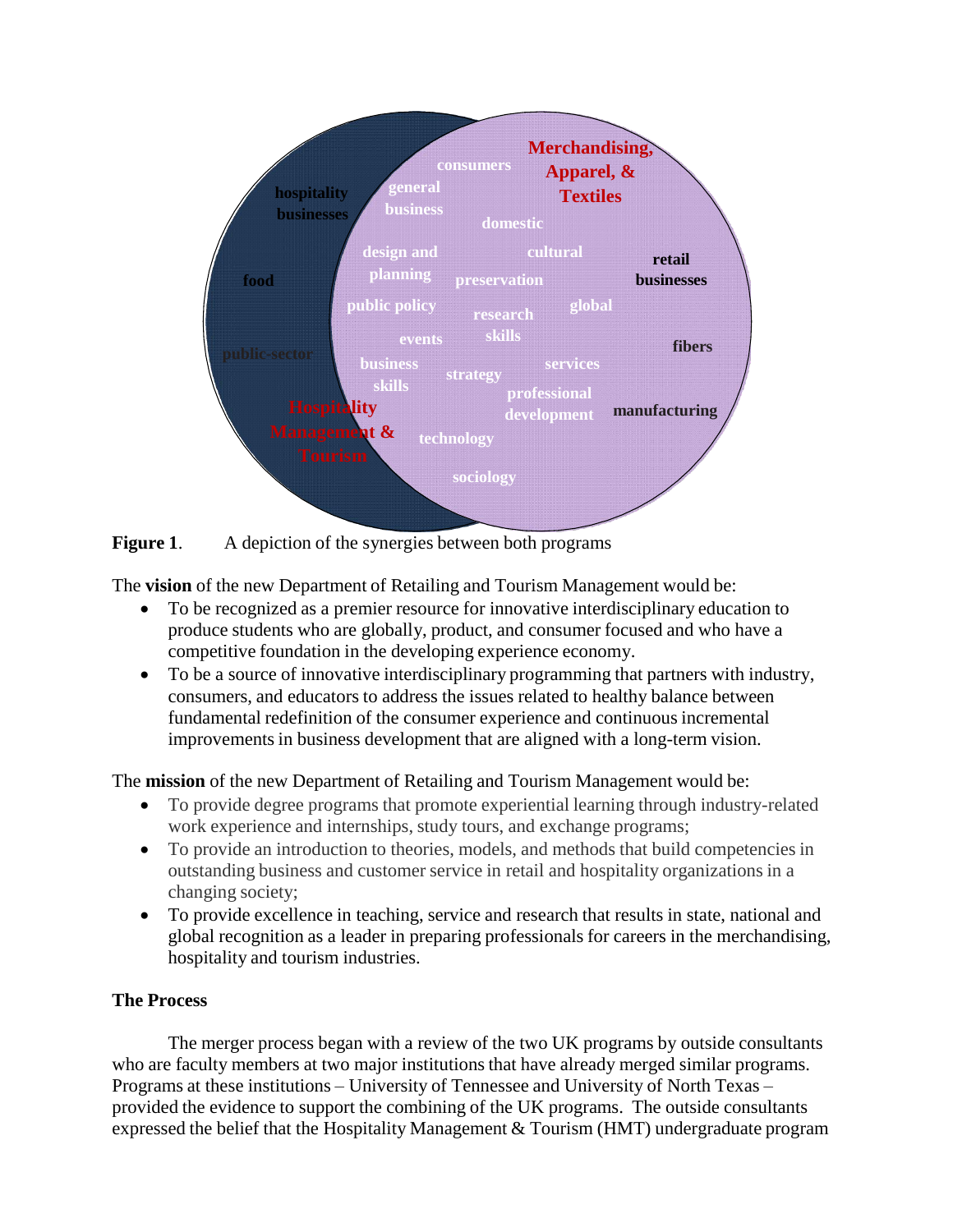lacked an identity because it was too embedded into the Department of Dietetics and Human Nutrition to be sought after by potential students. This lack of identity limited program exposure, resources to meet changing societal needs of consumers and businesses, and exposure to global interdependence. Within the Merchandising, Apparel & Textiles (MAT) undergraduate program, the consultants identified a strong concern for student experience in the business world, related to the interaction between consumers and businesses and the fulfillment of each entity's needs. Lastly, overlapping course content is evident. Through much discussion, faculty members now recognize many commonalities between MAT and HMT and significant potential for the two programs in the merged department. Therefore, the two programs will function under one umbrella but will operate as separate departments that draw on each other to improve student educational experiences. The new program will offer core courses for both disciplines and provide the opportunity to review courses for overlapping information and make adjustments as needed. Students would continue to receive their degrees in each area (see Figure 2).





### **The Merger in Three Phases**

The merger of the Hospitality, Management & Tourism program and the Department of Merchandising, Apparel & Textiles will occur in three phases.

### **Phase 1(in motion)**

- The establishment of the Department of Retailing and Tourism Management has been approved within the College of Agriculture.
- The transfer of the current undergraduate Hospitality, Management & Tourism program from the Department of Dietetics and Human Nutrition to the Department of Retailing and Tourism Management has been approved at the College level pending action by the SAOSC, SC and US.
- The transfer of three (3) Hospitality Management and Tourism faculty from the Department of Dietetics and Human Nutrition to the (current) Department of Merchandising, Apparel & Textiles has been completed.

### **Phase 2**

Seek approval for the revised curricula which will represent the thoughtful and progressive synthesis of the current curricula across the existing MAT Department and the HMT program. Some new courses (approximately 3 courses) will be developed but the majority of the courses will remain the same with the addition of content from both MAT and HMT areas.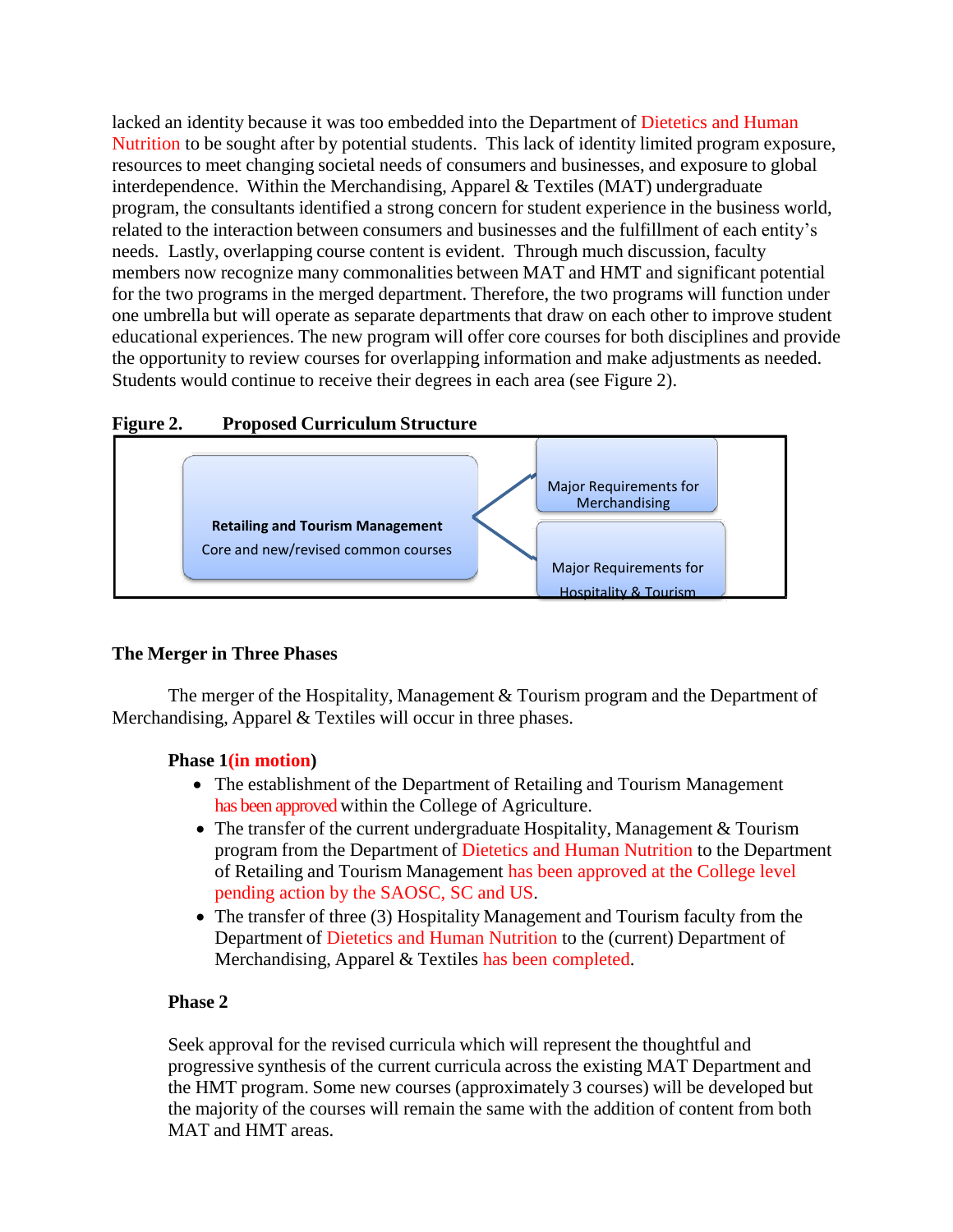### **Phase 3**

The development, approval and implementation of a new master's program combining the two current graduate curricula.

### **Program Benefits**

In evaluating both programs, the following benefits are recognized by faculty:

- A better experiential oriented education, enabling our students to compete in an ever changing global society.
- An increase in exposure of the program from revised curriculum development and recruitment strategies in support of this initiative.
- Increase number of faculty who can teach across the disciplines and bring their expertise to the new program. Additionally, one new faculty hire is in progress.

### **Recasting the program for the 21st century**

Both the root discipline (business) and the applied disciplines (merchandising and hospitality) along with society are changing to reflect the move from a service economy to an experiential economy. This societal and economic shift creates the need for graduates who can work in traditional careers in merchandising and hospitality, as well as graduates who can seamlessly meet the demands of an ever changing economy. Students are seeking more flexibility in their degree programs so that they have more career options upon graduation. Students need to be global in their thinking; service, product, and consumer focused; and possess an understanding of aesthetics. The department can assist students in improving the service and experience economy and preparing for the experiential economy.

### **Meeting the University of Kentucky's Strategic Plan**

The goals of this proposal links with the University's goals (cited in the University's Strategic plan for 2009-2014) in the following four ways:

- 1) By developing interdisciplinary courses (based on Goals 1 & 2)
	- Goal 1 Preparing Students for Leading Roles in an Innovation-driven Economy and Global Society
		- Goal 2 Promote Research and Creative Work to Increase the Intellectual, Social, and Economic Capital of Kentucky and the World beyond Its Borders

2) By expanding the internationalization of curricula (based on Goals 1  $\&$  5)

Goal 1 Preparing Students for Leading Roles in an Innovation-driven Economy and Global Society

Goal 5 Improve the Quality of Life of Kentuckians through Engagement, Outreach, and Service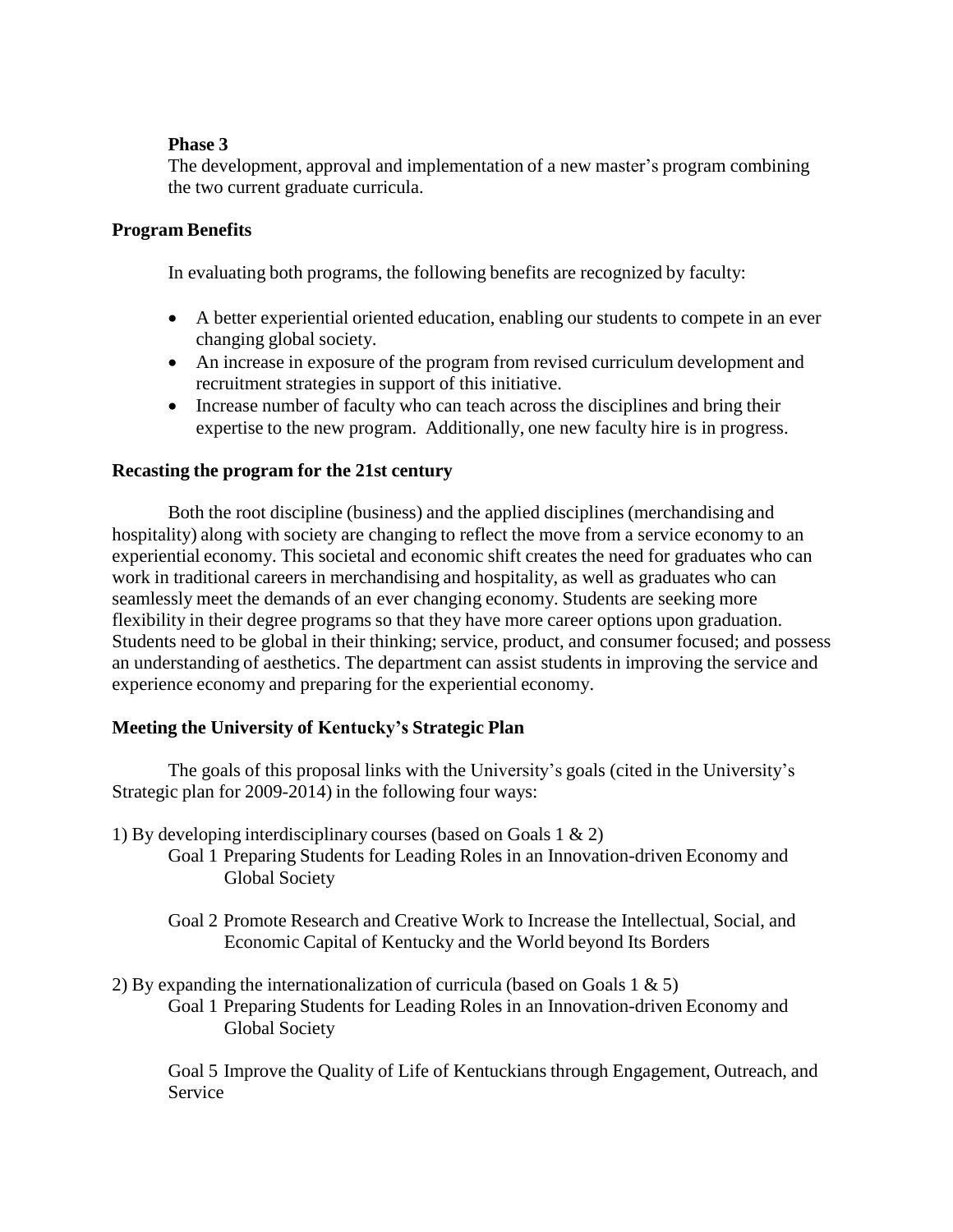- 3) By promoting cultural competence (based on Goals  $1 \& 5$ )
	- Goal 1 Preparing Students for Leading Roles in an Innovation-driven Economy and Global Society
	- Goal 5 Improve the Quality of Life of Kentuckians through Engagement, Outreach, and Service
- 4) By enhancing engagement and outreach (based on Goals 1, 4 & 5)
	- Goal 1 Preparing Students for Leading Roles in an Innovation-driven Economy and Global Society
	- Goal 4 Promote Diversity and Inclusion
	- Goal 5 Improve the Quality of Life of Kentuckians through Engagement, Outreach, and Service

### **Student and Faculty Benefits**

In evaluating the benefits of this proposal for students and faculty, we have envisioned the following based on the University of Kentucky's Strategic plan (2009-2014):

- Increased the opportunity for interdisciplinary courses (Goals  $1 \& 2$ )
- Increase student exposure to educational expertise of a diverse faculty (Goals  $1 \& 4$ ).
- Increase faculty and student exposure to research and creative work through collaborative projects among the faculty (Goal 2).
- Increase student exposure to an in-house understanding of the dimensions of diversity presented and discussed from historical, psychological, and sociological perspectives to provide a depth of understanding and appreciation of difference, and its impact on society and work (Goal 4).
- Increase faculty and student participation in regularly scheduled international and domestic study tours that combine professional appointments and cultural visits (Goals 1& 4).
- Increase student enrollment rates and graduation rates (Goal 1).

#### **Faculty Productivity**

In evaluating the implications of this proposal for increased productivity of faculty, we envision the following:

- Increased faculty opportunities for extramural funding for instructional development as well as research and outreach programs (Goals 1, 4, 5).
- Increased leverage for more resources for a multidisciplinary program.
- Faculty with common interest would be able to collaborate to enhance their teaching, research, and outreach concerns (Goals 1, 4, 5).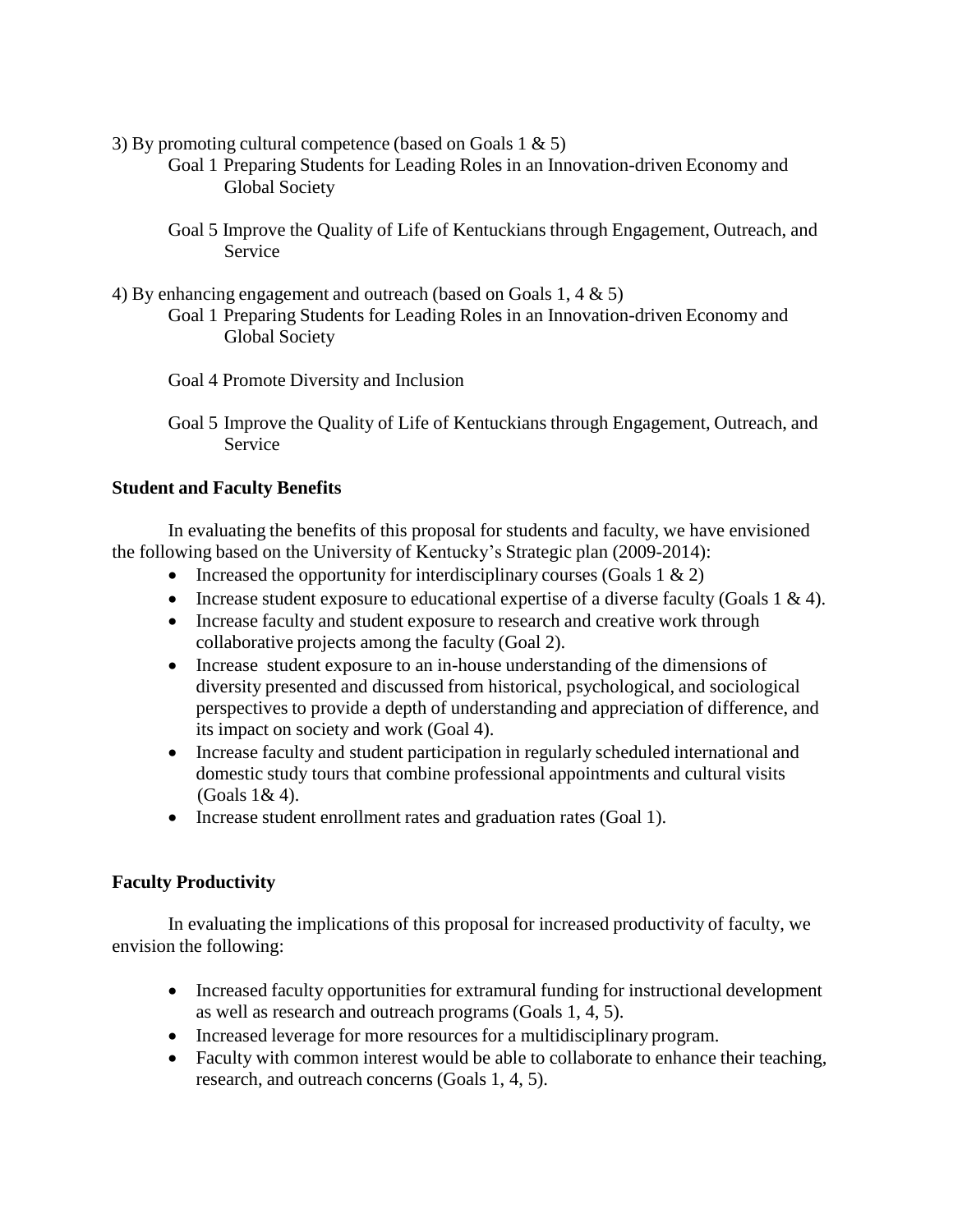- Gain more flexibility for DOE. Faculty would be able to rotate responsibilities easier to accommodate research, teaching and outreach needs (Goal 5).
- Create the opportunity for a true Cooperative Extension Service outreach program between the disciplines.
- Open new funding opportunities across disciplines (Goals 1, 4, 5).

## **Enhanced student learning**

In evaluating the implications of this proposal for enhanced student learning, we envision the following:

- Collectively possess the expertise and opportunities for student growth and competitivenessin global society (Goals 1, 2).
- Graduates would be globally, product, consumer and aesthetic focused and have the skill set necessary to be competitive as the experience economy evolves (Goals 1, 4, 5).

| <b>Merchandising, Apparel &amp; Textiles</b> |                    | <b>Hospitality, Management &amp; Tourism</b> |                                      |                                                       |
|----------------------------------------------|--------------------|----------------------------------------------|--------------------------------------|-------------------------------------------------------|
| Strength                                     | Challenges         | Strength                                     | Challenges                           | <b>Combined Efforts</b>                               |
|                                              | Student to faculty |                                              | Student to faculty                   | Increased faculty will create                         |
|                                              | ratio: 37:1        |                                              | ratio $33:1$                         | the opportunity to re-                                |
|                                              |                    |                                              |                                      | distribute student advising                           |
| Number of faculty                            |                    | Faculty experience                           | Limited faculty.                     | Hired one new faculty                                 |
| with broad                                   |                    | in the area.                                 | Loss of two faculty                  | member in 2012.                                       |
| experience in the                            |                    | Overlapping of                               | members in 2010                      | Review of programs to see                             |
| interaction of                               |                    | teaching expertise.                          |                                      | where overlaps occur in                               |
| consumer and                                 |                    |                                              |                                      | teaching, research and                                |
| industry                                     |                    |                                              |                                      | outreach                                              |
|                                              | Limited            |                                              | Limited availability                 | Opportunity for                                       |
|                                              | availability of    |                                              | of research funds to                 | collaboration between                                 |
|                                              | research funds to  |                                              | enhance teaching                     | programs for research                                 |
|                                              | enhance teaching   |                                              | content                              | dollars                                               |
|                                              | content            |                                              |                                      |                                                       |
| Well established                             |                    | Well established                             |                                      | Ability to combine                                    |
| internship program                           |                    | internship program                           |                                      | internship programs to                                |
| with industry                                |                    |                                              |                                      | create a highly competitive                           |
| globally                                     |                    |                                              |                                      | internship program<br>Combine efforts to enhance      |
| Established study                            |                    |                                              | Limited study                        |                                                       |
| abroad program                               |                    |                                              | abroad program                       | study abroad for both                                 |
| In-house historical,                         |                    |                                              | Utilizes other                       | programs.                                             |
|                                              |                    |                                              |                                      | Ability to define cultural<br>foundation based on the |
| psychological, and                           |                    |                                              | colleges' classes to<br>fulfill this | needs of both programs.                               |
| sociological                                 |                    |                                              |                                      |                                                       |
| perspectives on<br>consumer behavior         |                    |                                              | component of<br>learning about       |                                                       |
|                                              |                    |                                              | culture and                          |                                                       |
|                                              |                    |                                              |                                      |                                                       |
|                                              |                    |                                              | diversity                            |                                                       |

#### **Table 1.** A Comparison of Programs for Student Learning Enhancement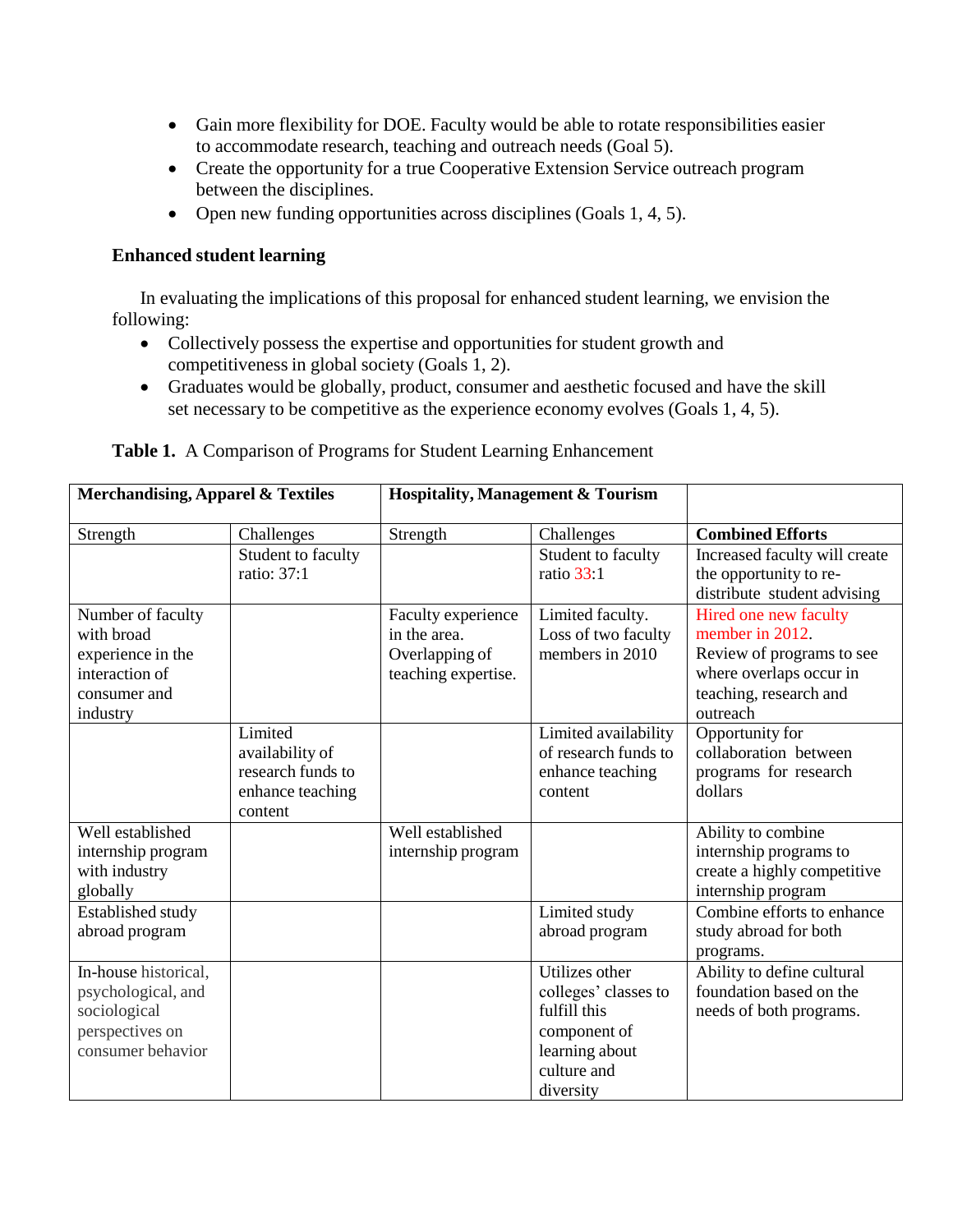## **Evidence of previous HMT and MAT collaboration**

Collaboration on research grants between HMT and MAT faculty:

- Rural Retailing and Tourism, HMT (Ham) and MAT (Jackson and Wesley), NIH, \$500,000.00,(Amount to UK as a collaborator (500.00), 2007 (unfunded)
- Chef Coats, MAT (Easter) and HMT (Roseman), agency, amount, 2008 (funded)
- Role of Small Tourism Businesses in Urban Tourism Development: A Case Study of Bluegrass Region, HMT (Brown) and MAT (Spillman, Lee and Joshi), Research Activity Award, \$2,970.24, 2010 (funded)

Graduate Student Work:

- MAT student, Huffman's thesis committee consisted of MAT faculty (Spillman and Wesley) and HMT faculty (Ham), Perceptual effects of docents' and costumed interpreters' dress on visitor experiences at historic sites, 2007
- MAT student, Evans, consulted with Shaker Village on revamping front-line employees' dress, 2009
- Graduate student, Malone, is now employed at Ashland: The Henry Clay Estate as the Director of Tour Operations, 2010

Undergraduate Student Work:

- Event planning both MAT and HMT students are interested in event planning.  $Fall$ 2010 The two respective student organizations for MAT and HMT have worked together since Spring 2011 on fund raising events to support student travel.
- Education abroad HMT and MAT students traveled together to Paris, France during Summer 4 week in 2009 and Spring Break 2011.
- Promotion both MAT and HMT students need to create displays that promote their product/service. Both MAT and HMT students use the principles and elements of design as the foundation for this career.
- Service-orientation both MAT and HMT students will be more successful when they focus on customer relations. Perfecting service–oriented skills while adding experientialoriented skills will make graduates highly sought by employers.
- Build on current success with international study programs and tours by expanding into global research. This goal has been realized in the Department of Dietetics and Human Nutrition but needs to be expanded into the MAT/HMT joint department.

### **Resources**

The Dean has provided the following resources to support the restructuring process:

1. Appointment of interim chair to provide administrative and academic leadership to the department. A search for permanent Chair will be conducted at the end of the interim period.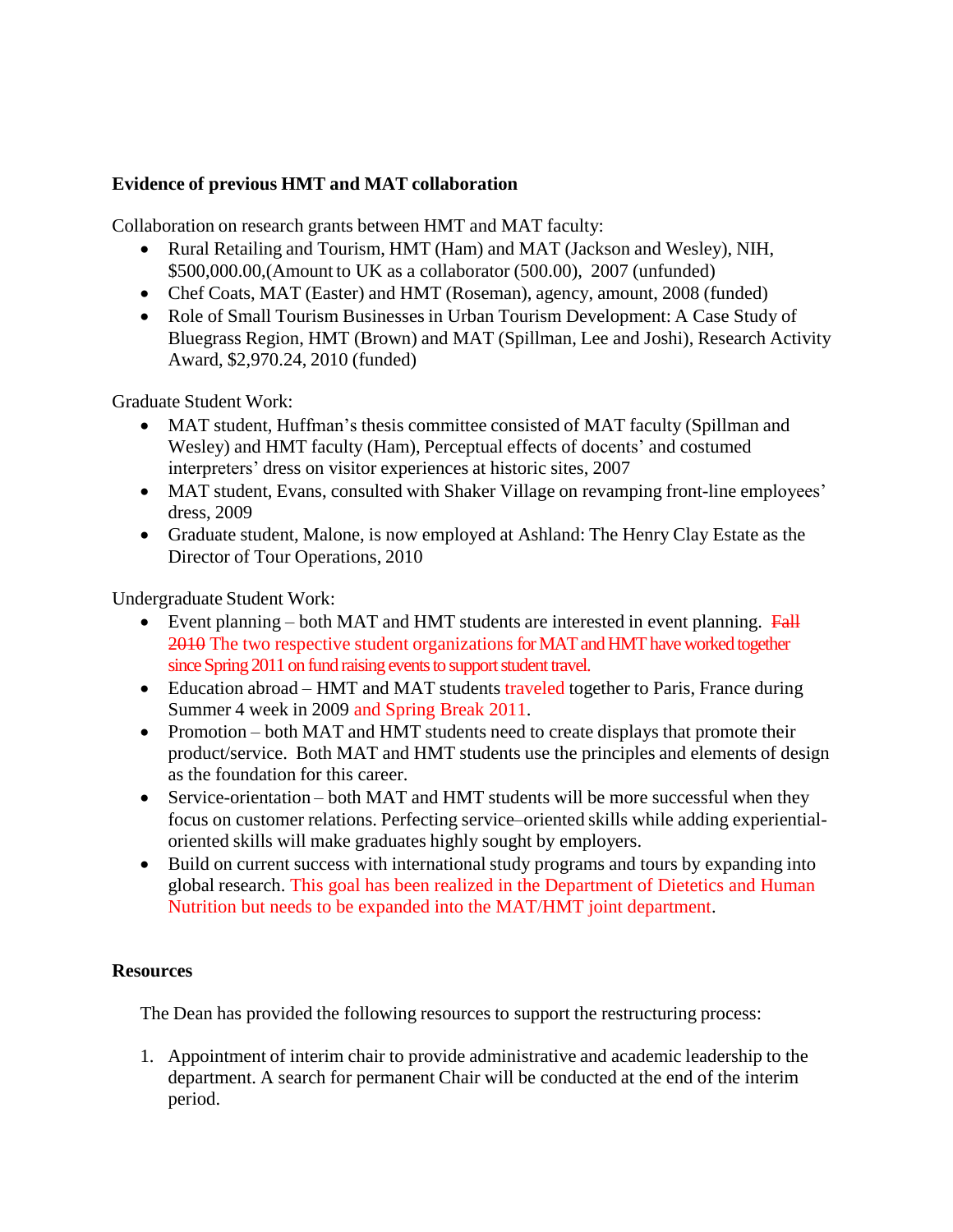- 2. A commitment of \$11,000.00 in new funding for TA support for the 2010-2011 academic year.
- 3. A tenure-track faculty and a lecturer have been hired in HMT.
- 4. Transfer of budget lines for current Hospitality, Management & Tourism faculty in the Department of Dietetics and Human Nutrition to the restructured department.
- 5. Addition of one and half TA lines to the department to support the merger.

In addition to the resources above, the department is negotiating with the Dean for the following:

- 1. Staff support at level 41
- 2. Lecturer
- 2. Office space for faculty
- 3. Hatch funds
- 4. Extension faculty appointment

#### **Faculty**

**Table 2.** The current composition of faculty in the two programs is as follows:

| Rank                       | <b>Merchandising, Apparel</b><br>& Textiles | <b>Hospitality</b><br>Management &<br><b>Tourism</b> | <b>Combined</b> |
|----------------------------|---------------------------------------------|------------------------------------------------------|-----------------|
| <b>Full Professor</b>      |                                             |                                                      |                 |
| <b>Associate Professor</b> |                                             |                                                      |                 |
| <b>Assistant Professor</b> |                                             |                                                      |                 |
| Lecturer                   |                                             |                                                      |                 |
| Total                      |                                             |                                                      |                 |

00

In addition to above faculty, the Dean has appointed an interim chair with the rank of associate professor. The interim chair is to serve through much of the reorganization process. After the reorganization process, the Dean has promised to conduct a search for a full-term appointment as chair. Search is also underway to hire a tenure-track assistant professor by spring

2011. The MAT program has one vacancy line (following resignation of a lecturer) for another lecturer. The department is using Part Time Instructors to fill the class needs, but plans to conduct a national search in Spring 13 to fill the vacancy line.

#### **Staff**

The Department is currently supported by a Staff Associate at level 39, but has identified the need for level 41 staff support.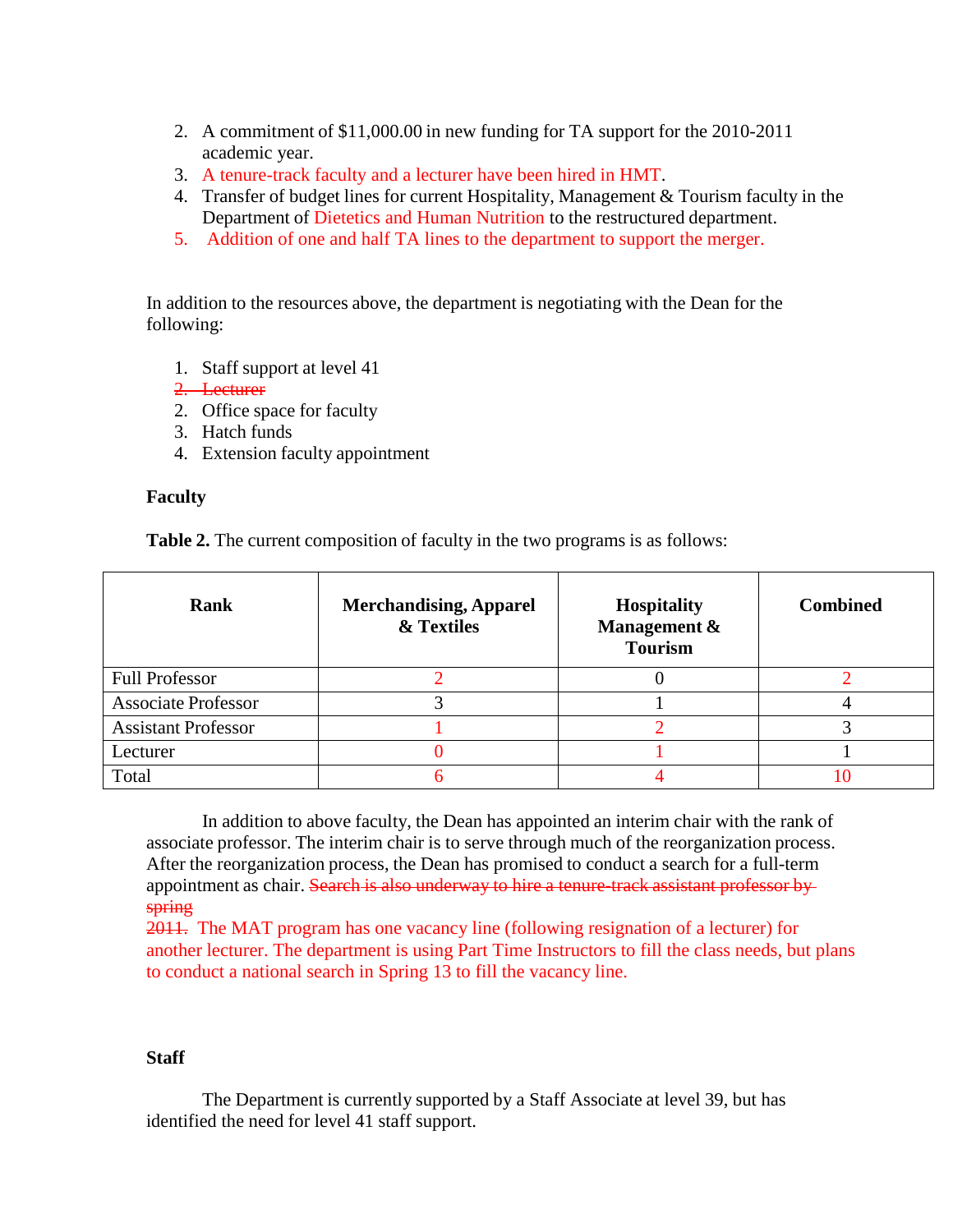#### **Courses & Instructors**

Course prefixes and numbers, course titles, and instructors for each program are provided in Tables 3 and 4 below. The combination of both areas and the added new hire provided by the Dean will help both programs meet the needs of the students.

| <b>Course Prefix</b> | <b>Title</b>                    | <b>Instructor</b>           |
|----------------------|---------------------------------|-----------------------------|
| <b>HMT 120</b>       | Principles of Travel &          | *Day, *Lu                   |
|                      | Tourism                         | Swanson, Brown              |
| <b>HMT 210</b>       | <b>Hotel Rooms Division</b>     | Swanson, Brown              |
|                      | Management                      |                             |
| <b>HMT 270</b>       | Principles of Travel &          | Brown, Swanson              |
|                      | Tourism                         |                             |
| <b>HMT 308</b>       | Principles of Food &            | **Perry                     |
|                      | Beverage                        |                             |
| <b>HMT 345</b>       | Information Technology in       | *Lu, Swanson                |
|                      | the Hospitality Industry        |                             |
| <b>HMT 350</b>       | <b>Hospitality Managerial</b>   | Payne (Adjunct) Day         |
|                      | Accounting                      |                             |
| <b>HMT 499</b>       | Hospitality & Tourism           | Brown, Swanson Day          |
|                      | Internship                      |                             |
| <b>NFS 342</b>       | <b>Quantity Food Production</b> | **Bastin                    |
| <b>HMT 320</b>       | Hospitality & Tourism           | New Hire, Brown             |
|                      | Marketing                       | *Day, Swanson               |
| <b>HMT 370</b>       | <b>Event Management</b>         | **New Hire, Brown *Day, *Lu |
| <b>HMT 360</b>       | Tourism Planning &              | Brown, Swanson              |
|                      | Development                     |                             |
| <b>HMT460</b>        | <b>Advanced Seminar in</b>      | Brown, Swanson, *Lu         |
|                      | Hospitality & Tourism           |                             |
| <b>HMT 470</b>       | Hospitality & Tourism Law       | Swanson, Brown              |
|                      | & Ethics                        |                             |
| <b>HMT480</b>        | Trends Analysis for the         | Swanson, Brown              |
|                      | Hospitality & Tourism           |                             |
|                      | Industry                        |                             |
| <b>HMT488</b>        | Strategic Management in the     | Brown, Swanson              |
|                      | Hospitality & Food service      | <b>PTI</b>                  |
|                      | Industry                        |                             |

**Table 3. HMT Courses & Instructors**

\*New faculty hire is on-going

\*\*DHN Faculty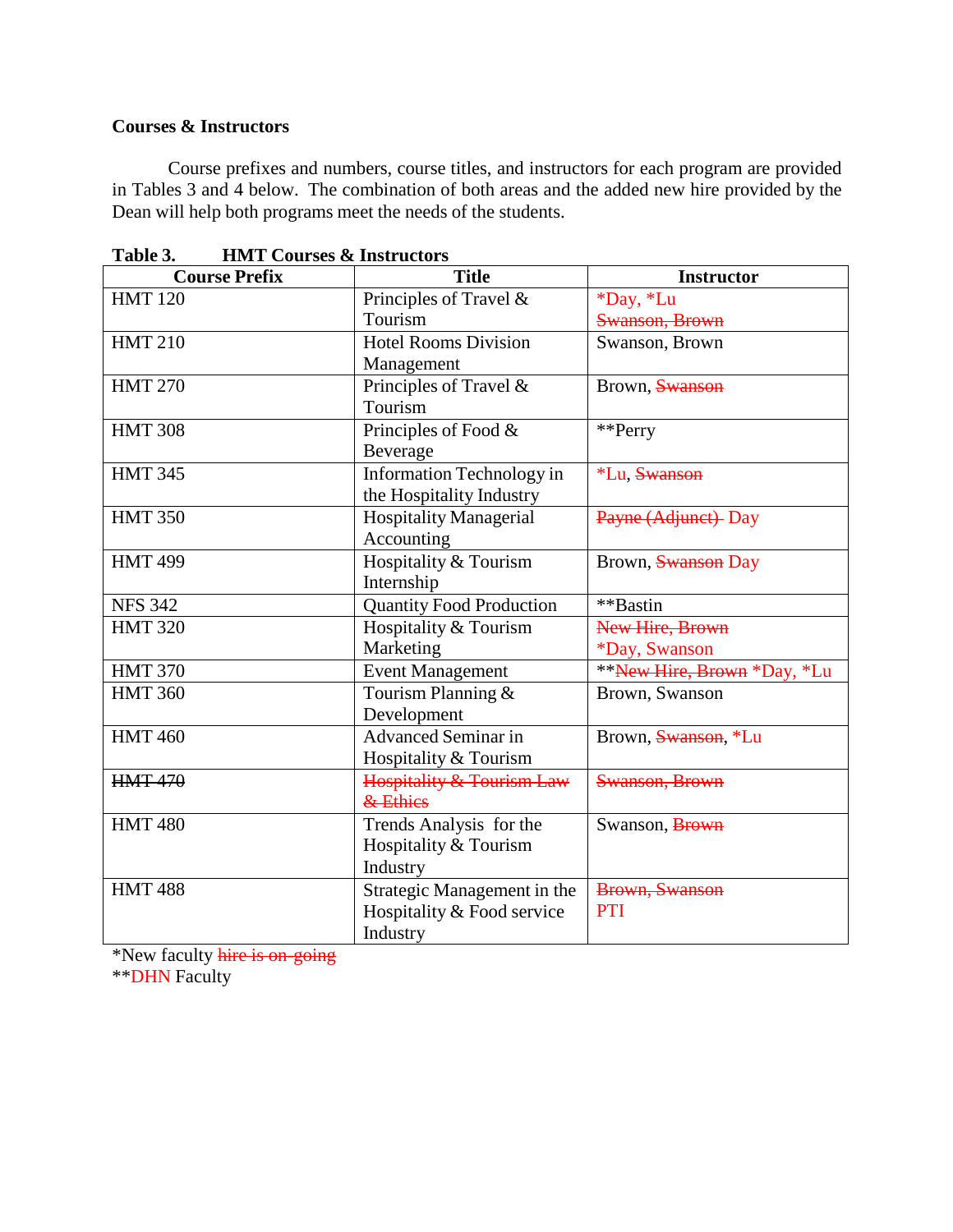| <b>MAT Courses &amp; Instructors</b><br>Table 4. |                                                     |                                          |  |
|--------------------------------------------------|-----------------------------------------------------|------------------------------------------|--|
| <b>Course Prefix</b>                             | <b>Title</b>                                        | <b>Instructor</b>                        |  |
| <b>MAT 114</b>                                   | <b>Introduction to Merchandising</b>                | Wesley, Joshi PTI                        |  |
| <b>MAT 120</b>                                   | <b>Textiles for consumers</b>                       | Joshi, Easter, PTI                       |  |
| <b>MAT 237</b>                                   | Aesthetics Experience in<br>Retail                  | Joshi, PTI, Spillman                     |  |
| <b>MAT 247</b>                                   | <b>Dress and Culture</b>                            | Spillman, Michelman, Joshi, Jackson, PTI |  |
| <b>MAT 315</b>                                   | Merchandising Planning & Control                    | Lee, Joshi PTI                           |  |
| <b>MAT 340</b>                                   | <b>Professional Practice</b>                        | Joshi, PTI, Michelman                    |  |
| <b>MAT 350</b>                                   | Problem Solving in<br>Merchandising                 | Michelman, Jackson, Spillman             |  |
| <b>MAT414</b>                                    | Merchandising Strategy and<br>Analysis              | Wesley, Lee                              |  |
| <b>MAT425</b>                                    | <b>Economics of Merchandising</b><br>Sourcing       | Lee, Wesley                              |  |
| <b>MAT470</b>                                    | <b>International Merchandising</b><br>(Online)      | Jackson, Michelman                       |  |
| <b>MAT480</b>                                    | Study Tours (International &<br>Domestic)           | Jackson, Easter, Spillman, Wesley        |  |
| <b>MAT 490</b>                                   | Internship                                          | Joshi, PTI, ALL                          |  |
| MAT 510 (MAT Elective)                           | <b>Brand Management</b>                             | Wesley                                   |  |
| MAT 514 (MAT Elective)                           | Retail Entrepreneurship                             | Lee                                      |  |
| MAT 515 (Elective)                               | Specification & Evaluation of<br>Textiles & Apparel | Easter                                   |  |
| MAT 520 (Elective &<br>Rotated)                  | <b>Textiles for Interiors</b>                       | Easter                                   |  |
| MAT 533 Rotated                                  | <b>History of Costume</b>                           | Spillman                                 |  |
| MAT 547 Rotated                                  | Social & Psychological<br><b>Aspects of Apparel</b> | Spillman, Michelman                      |  |
| MAT 570 (MAT Elective)                           | E-commerce                                          | Jackson                                  |  |